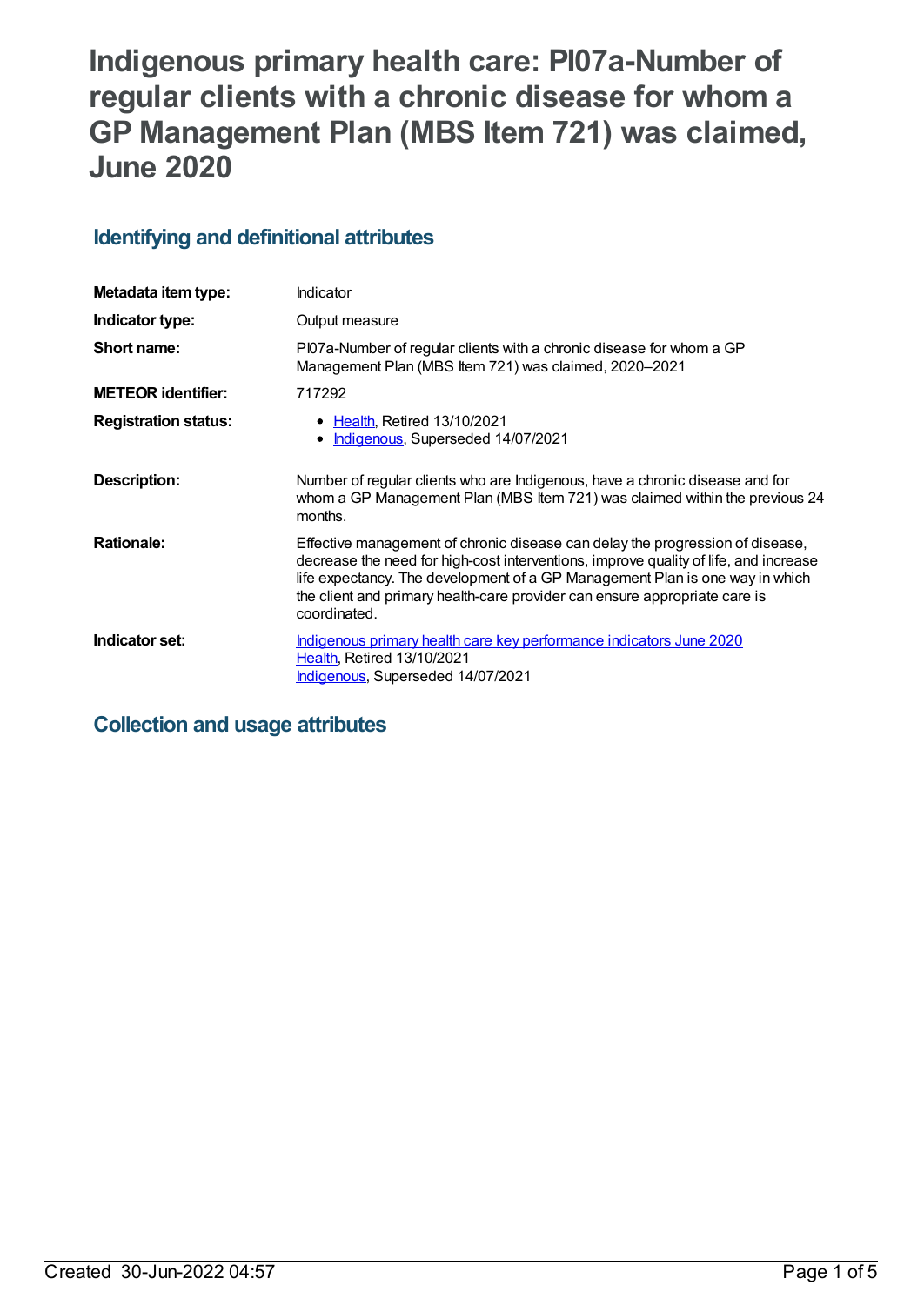| <b>Computation description:</b> | Count of regular clients who are Indigenous, have a chronic disease and for<br>whom a GP Management Plan (MBS Item 721) was claimed within the previous 24<br>months.                                                                                                                                                                                                                                  |
|---------------------------------|--------------------------------------------------------------------------------------------------------------------------------------------------------------------------------------------------------------------------------------------------------------------------------------------------------------------------------------------------------------------------------------------------------|
|                                 | 'Regular client' refers to a client of an Australian Government Department of Health-<br>funded primary health-care service (that is required to report against the Indigenous<br>primary health care key performance indicators) who has an active medical record;<br>that is, a client who has attended the Department of Health-funded primary health-<br>care service at least 3 times in 2 years. |
|                                 | GP Management Plan (MBS Item 721): The Chronic Disease Management<br>(CDM) Medicare items on the Medicare Benefits Schedule (MBS) enable GPs to<br>plan and coordinate the health care of patients with chronic or terminal medical<br>conditions (DoH 2016). GP Management Plans, for the purpose of this indicator,<br>are defined in the MBS (Item 721).                                            |
|                                 | Services taking part in the Health Care Homes Trial: For the duration of the Health<br>Care Homes trial (currently 1 October 2017 to 30 November 2019), clients who are<br>part of the trial will be deemed to have had an MBS Item 721 claimed if there is<br>evidence of a GP Management Plan recorded.                                                                                              |
|                                 | Presented as a number.                                                                                                                                                                                                                                                                                                                                                                                 |
|                                 | Calculated separately for each chronic disease type:                                                                                                                                                                                                                                                                                                                                                   |
|                                 | a) Type II diabetes                                                                                                                                                                                                                                                                                                                                                                                    |
|                                 | Exclude Type I diabetes, secondary diabetes, gestational diabetes mellitus (GDM),<br>previous GDM, impaired fasting glucose, impaired glucose tolerance.                                                                                                                                                                                                                                               |
|                                 | b) Cardiovascular disease                                                                                                                                                                                                                                                                                                                                                                              |
|                                 | c) Chronic obstructive pulmonary disease                                                                                                                                                                                                                                                                                                                                                               |
|                                 | d) Chronic kidney disease                                                                                                                                                                                                                                                                                                                                                                              |
|                                 | At this stage, this indicator is only calculated for Type II diabetes as currently this<br>is the only relevant chronic disease type with an agreed national definition.                                                                                                                                                                                                                               |
| <b>Computation:</b>             | Numerator only                                                                                                                                                                                                                                                                                                                                                                                         |
| Numerator:                      | Calculation A: Number of regular clients who are Indigenous, have Type II<br>diabetes and for whom a GP Management Plan (MBS Item 721) was claimed<br>within the previous 24 months.                                                                                                                                                                                                                   |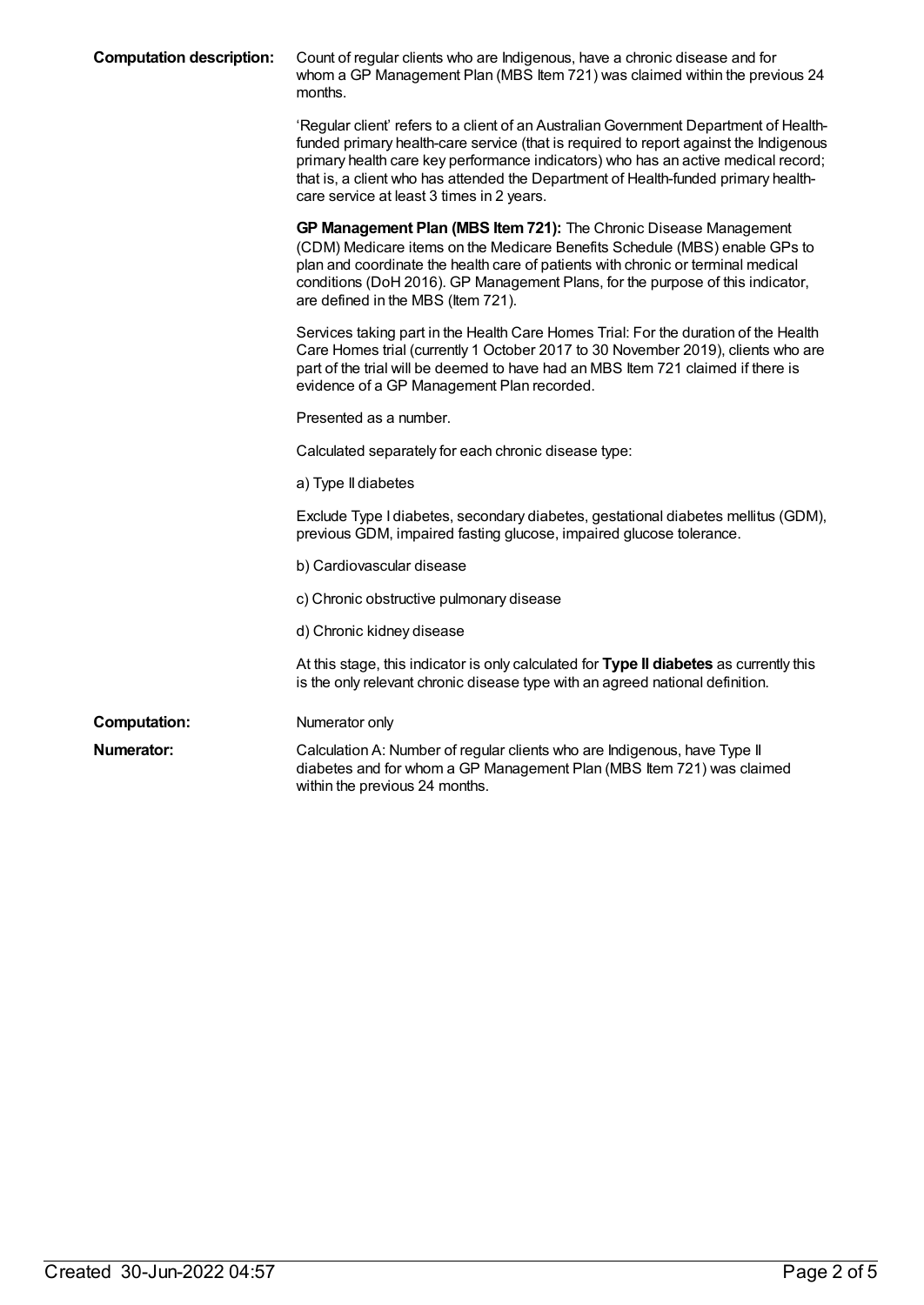[Person—diabetes](https://meteor.aihw.gov.au/content/270194) mellitus status, code NN

**Data Source**

[Indigenous](https://meteor.aihw.gov.au/content/430643) primary health care data collection

**NMDS / DSS**

[Indigenous](https://meteor.aihw.gov.au/content/715320) primary health care NBEDS 2020–21

**Guide for use**

Type II diabetes only.

#### **Data Element / Data Set**

Person-GP [Management](https://meteor.aihw.gov.au/content/504966) Plan (MBS Item 721) indicator, yes/no code N

**Data Source**

[Indigenous](https://meteor.aihw.gov.au/content/430643) primary health care data collection

**NMDS / DSS**

[Indigenous](https://meteor.aihw.gov.au/content/715320) primary health care NBEDS 2020–21

#### **Data Element / Data Set**

[Person—Indigenous](https://meteor.aihw.gov.au/content/602543) status, code N

**Data Source**

[Indigenous](https://meteor.aihw.gov.au/content/430643) primary health care data collection

**NMDS / DSS**

[Indigenous](https://meteor.aihw.gov.au/content/715320) primary health care NBEDS 2020–21

### **Data Element / Data Set**

[Person—regular](https://meteor.aihw.gov.au/content/686291) client indicator, yes/no code N

**Data Source**

[Indigenous](https://meteor.aihw.gov.au/content/430643) primary health care data collection

**NMDS / DSS**

[Indigenous](https://meteor.aihw.gov.au/content/715320) primary health care NBEDS 2020–21

#### **Disaggregation:** 1. Sex:

a) Male

b) Female

2. Age group: a) 0–4 years b) 5–14 years c) 15–24 years d) 25–34 years e) 35–44 years f) 45–54 years g) 55–64 years h) 65 years and over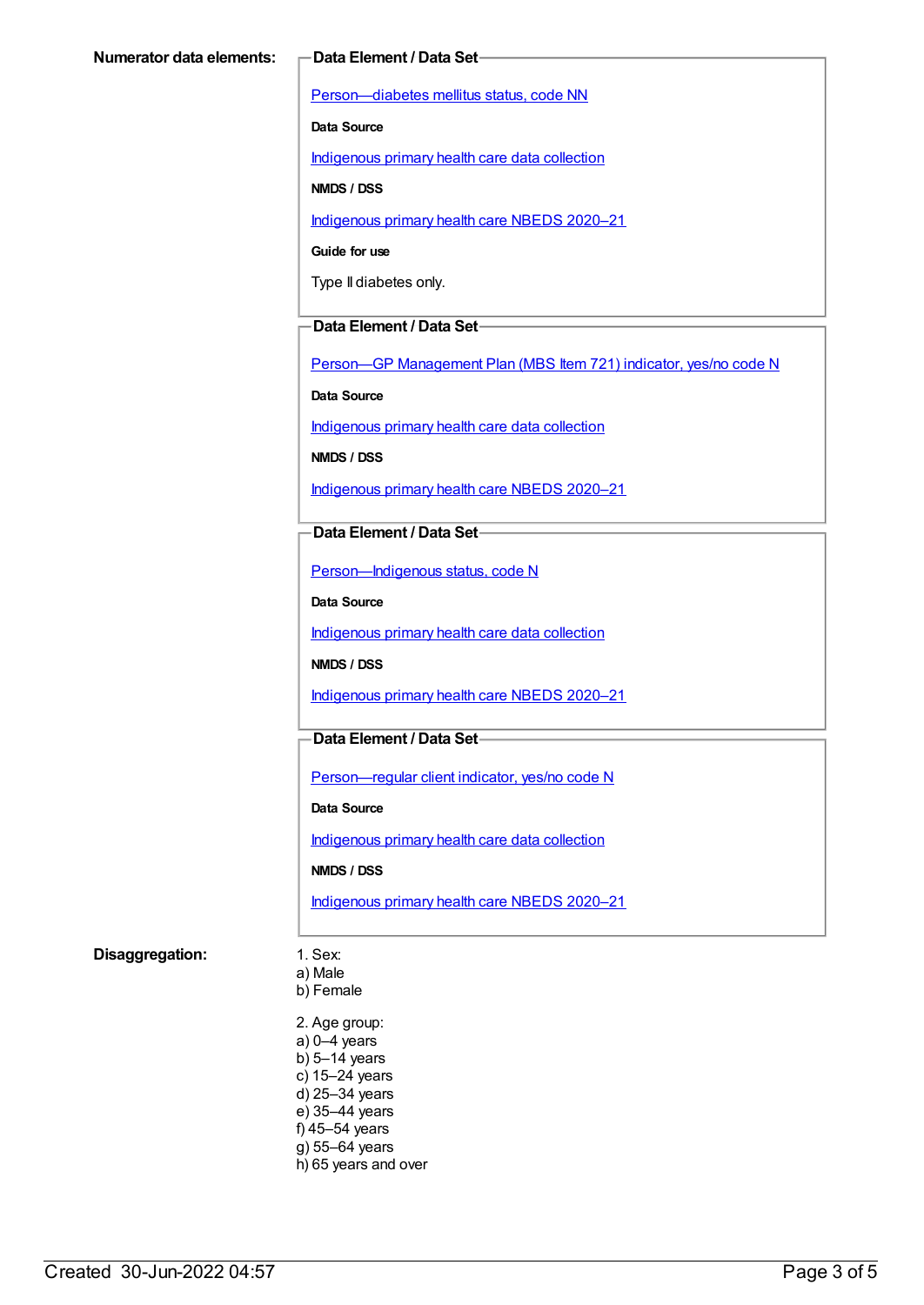| <b>Disaggregation data</b><br>elements: | Data Element / Data Set-                                                                                                                                                                                                                                                                                         |
|-----------------------------------------|------------------------------------------------------------------------------------------------------------------------------------------------------------------------------------------------------------------------------------------------------------------------------------------------------------------|
|                                         | Person-age, total years N[NN]                                                                                                                                                                                                                                                                                    |
|                                         | Data Source                                                                                                                                                                                                                                                                                                      |
|                                         | Indigenous primary health care data collection                                                                                                                                                                                                                                                                   |
|                                         | NMDS / DSS                                                                                                                                                                                                                                                                                                       |
|                                         | Indigenous primary health care NBEDS 2020-21                                                                                                                                                                                                                                                                     |
|                                         | Data Element / Data Set-                                                                                                                                                                                                                                                                                         |
|                                         |                                                                                                                                                                                                                                                                                                                  |
|                                         | Person-sex, code X                                                                                                                                                                                                                                                                                               |
|                                         | <b>Data Source</b>                                                                                                                                                                                                                                                                                               |
|                                         | Indigenous primary health care data collection                                                                                                                                                                                                                                                                   |
|                                         | NMDS / DSS                                                                                                                                                                                                                                                                                                       |
|                                         | Indigenous primary health care NBEDS 2020-21                                                                                                                                                                                                                                                                     |
| Comments:                               | This indicator covers a 24 month reporting period from 1 January 2020 to 31<br>December 2021:                                                                                                                                                                                                                    |
|                                         | • Indigenous primary health care NBEDS 2019-20 covers the period<br>01/01/2020 to 30/06/2020<br>• Indigenous primary health care NBEDS 2020-21 covers the period<br>01/07/2020 to 30/06/2021<br>Indigenous primary health care NBEDS 2021-22 (to be released) will cover<br>the period 01/07/2021 to 31/12/2021. |

# **Representational attributes**

| <b>Representation class:</b> | Count   |
|------------------------------|---------|
| Data type:                   | Real    |
| Unit of measure:             | Person  |
| Format:                      | N[N(6)] |

# **Indicator conceptual framework**

| <b>Framework and</b> | Continuous |
|----------------------|------------|
| dimensions:          |            |

### **Data source attributes**

| Data sources:                             | Data Source                                    |
|-------------------------------------------|------------------------------------------------|
|                                           | Indigenous primary health care data collection |
|                                           | Frequency                                      |
|                                           | 6 monthly                                      |
|                                           | Data custodian                                 |
|                                           | Australian Institute of Health and Welfare.    |
| A a a an contacta little contituitanciera |                                                |

# **Accountability attributes**